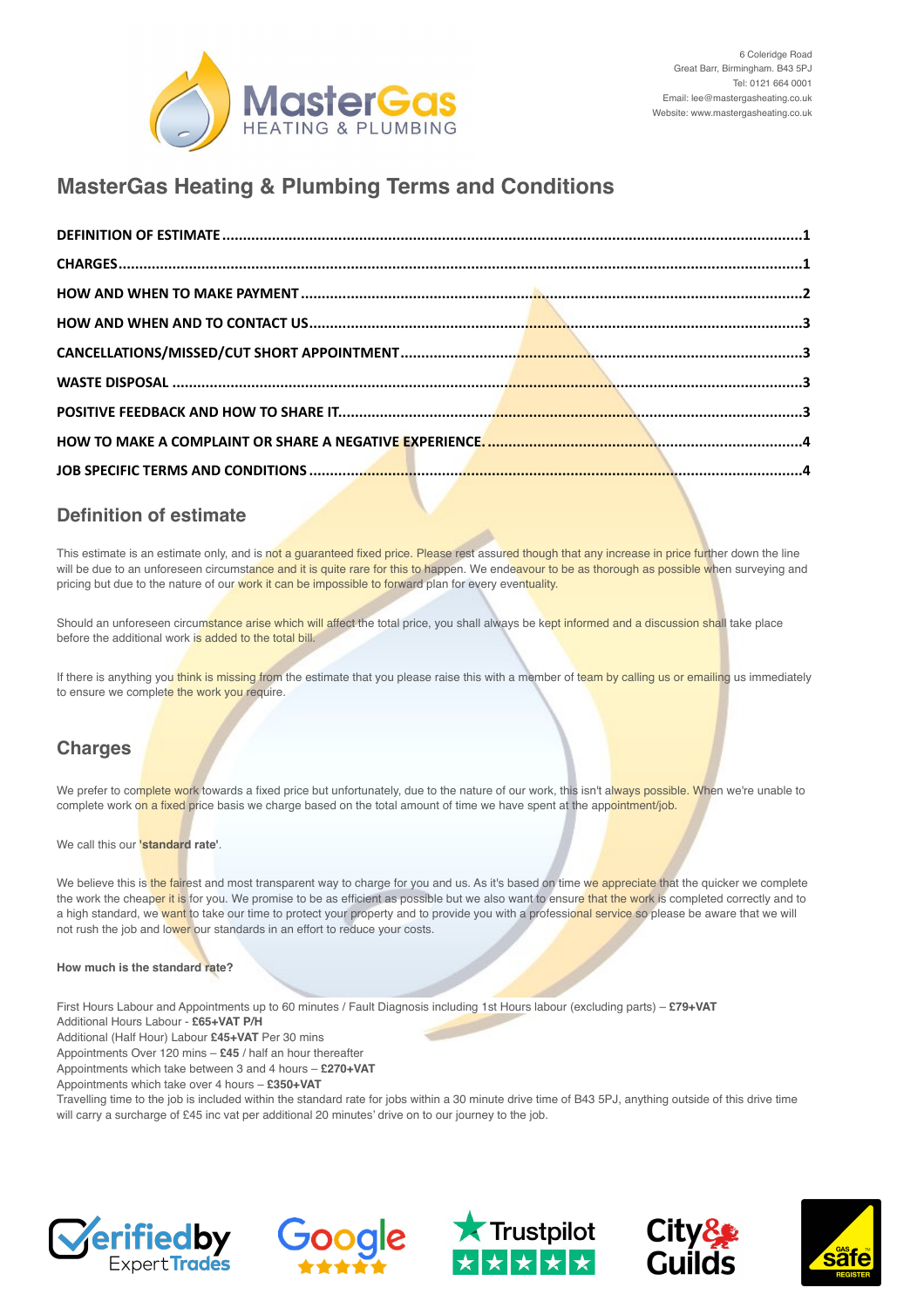

Additional time taken to complete other tasks which are associated with the job will be added to the time total. This includes but is not limited to - a collection of keys from estate agents, collecting parts from suppliers, disposal of waste on your behalf, making changes to originally agreed works, time that is taken to visit the site to re-survey etc.

### <span id="page-1-0"></span>**How and when to make payment**

Invoices are due on immediately upon receipt. Failure to make payment within 7 days will incur a £30 fee which covers further admin charges, any invoices left unpaid for 30 days shall be given to our debt collection partners who will add further charges to the invoice total.

Our debt collection partners fee is 20% of the amount recovered, plus VAT. Our partners also have a minimum fee of the amount recovered which is £50 plus VAT. So the fee is either £50 plus VAT or 20% plus VAT of the debt recovered whichever is the greater.

That fee will then be added to the total amount of the debt being recovered (for example, a debt of £500.00, would be ordered to pay £620.00 – the initial £500, plus 20% plus VAT) or (a dept of £150, would be ordered to pay £210.00 – The initial £150, plus £50 plus VAT) We do not offer credit to customers as we're unable to complete necessary credit referencing checks.

Deposit invoices may be raised prior to work commencing to cover material and other business costs (for jobs over the value of £500), during a project to form part of a stage payment to go towards the final bill, or when a job has been completed.

**Invoices prior to work commencing –** This invoice must be paid before we can book in a job to our schedule and continue with ordering of parts etc. If time is of the essence you may speed this process up by prompting us that you have paid by either calling us on 0121 664 0001 during our normal working hours or emailing us at lee@mastergasheating.co.uk as we may not see the payment until we update our accounts.

**Invoices during a project to form part of a stage payment –** We reserve the right to raise a stage payment invoice at any point of a project which shall equate to the total cost of the works completed so far.

**Job completion invoices - Once a job is complete (if possible) the engineer will raise** 

Our preferred method of payment is via bank transfer, but we also accept debit card and credit cards. Unfortunately, though credit cards cost us more to process so if you wish to use a credit card there is an admin charge of 2.5% which shall be added to the total invoice. If you're not happy to be charged this additional charge then we are unable to accept your credit card as payment.

If you wish to pay by bank transfer please get us set up on your online banking before the appointment so that you're ready to make payment. .

**Here are the details you'll need:-**

**Name: MasterGas Heating & Plumbing Sort code: 60-83-71 Account number: 42553213** 

The bank we use is called Starling Bank, sometimes some banks will flag it and say the name isn't recognised, please ignore this as it doesn't have an effect of the payment as long as you have the sort code and account number correctly.

Please be aware, we do not have the facility to complete credit referencing checks. This means that we're unable to offer credit terms to our customers and payment must be made upon completion of an appointment.

Failure to make payment upon completion will incur an additional £10 inc vat administration charge. An additional £5 inc vat will be added for each day the bill is outstanding and shall be added to the total invoice. If any numerous failed attempts to receive payment, the invoice will be transferred to our debt management department, where further charges may incur.

Under no circumstances should you withhold payment to ensure that the works we have completed has been satisfactory, payment upon completing is still required upon completion, any issues which arise after the service has been delivered must claimed under our warranty.









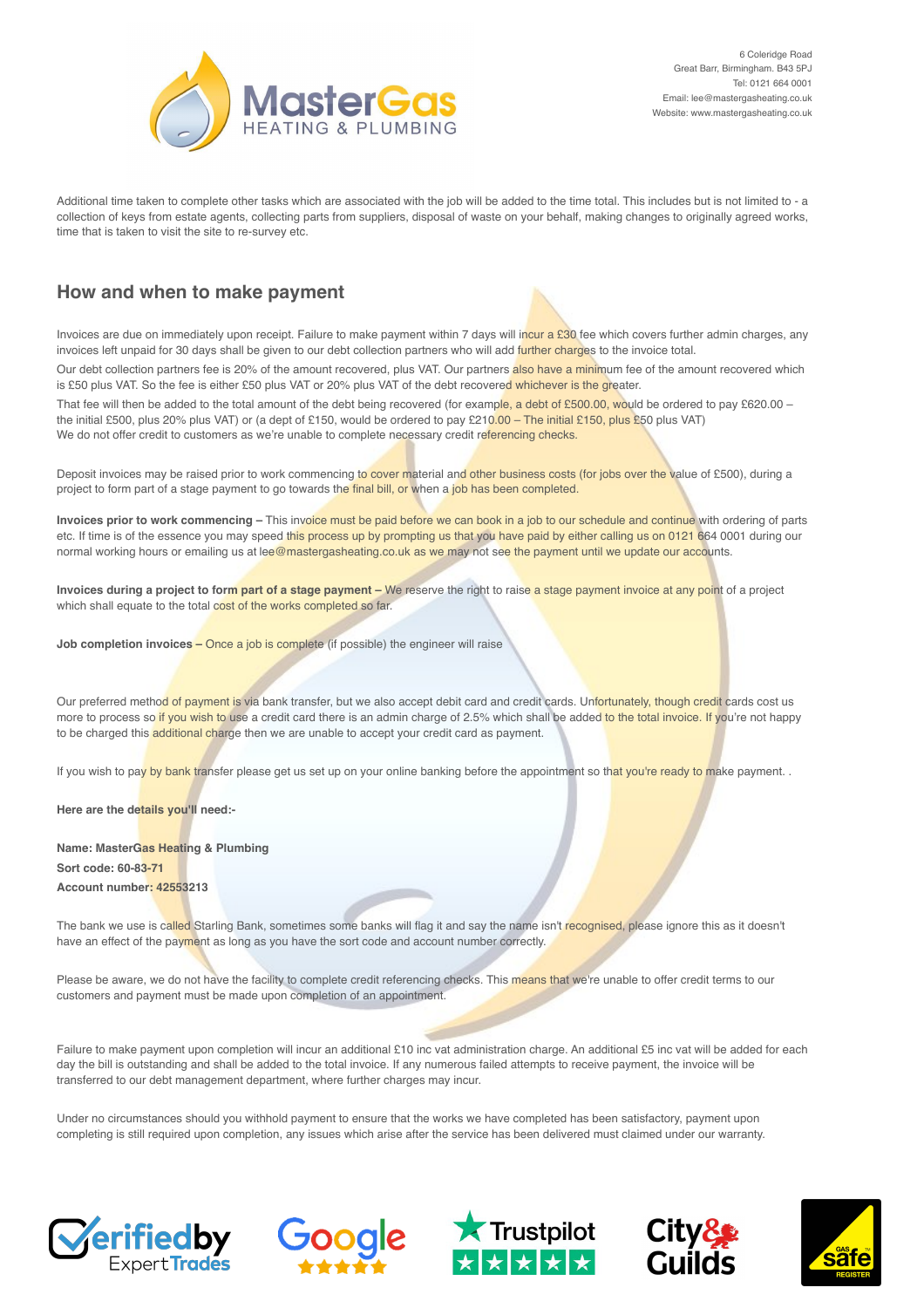

#### <span id="page-2-0"></span>**How and when and to contact us**

Our standard office opening hours are between 8:00am and 6:00pm, Monday to Friday. Our phone lines are open between these times so if you need to speak to us please call us on 0121 664 0001.

If you'd like to get in touch with us outside these hours then please send us an email at lee@mastergasheating.co.uk. The email will be picked up and dealt with the next working day.

**In case of emergency -** We appreciate that sometimes emergency situations occur, and you might need to speak to someone urgently. In this situation please send a text message to 07545327125. Please be aware though, we are not a '24 hour' company, your call may not be answered straight away, if your call is not answered please send a text message with your situation and the person in control of the phone shall get in touch as soon as possible.

# <span id="page-2-1"></span>**Cancellations/missed/cut short appointment**

If you need to cancel the appointment, then please let us know as soon as possible. The best way to do this is by calling us on 0121 664 0001 during our standard opening hours, or by emailing us at lee@mastergasheating.co.uk if it's outside of our standard opening hours, this will be picked up on the next working day.

**Cancellation charges -** Cancelling an appointment within a 24-hour period of the start time will incur a cancellation charge of **£40 inc vat**. Booking a job within the same day or within a 24-hour period will automatically void the grace period and you'll be liable to pay **£40 inc vat** should you wish to cancel.

**Missed/running late for appointment charge -** If you miss an appointment then you'll be charged an additional £40 inc vat. If you're running late for an appointment then we'll start our **'standard rate charge'** at our time of arrival.

Please allow us enough time to complete the works, for smaller jobs we usually book in a 2 - 3 hour window, it might be that we arrive nearer the end of that time slot and still need 2 - 3 hours to complete the work. If you need to cut us short then you will be charged according to the **'standard**  rate charge' and a second appointment will be made.

# <span id="page-2-2"></span>**Waste disposal**

Large Jobs (boiler installations, full heating systems & Bathroom Installations) - We shall remove the waste for you and dispose of it responsibly as part of the job as waste removal is factored into our job cost. We like to do our bit for environment though and would prefer to dispose of small recyclable rubbish in your recycling waste disposal bin. This will be at your discretion and the engineer shall as for your permission first.

**Smaller jobs (radiator installation, thermostat installation etc)** – Left over packaging from items purchased and installed in your property shall become your property and disposal of this waste is your responsibility.

# <span id="page-2-3"></span>**Positive feedback and how to share it.**

We really value feedback, both positive and constructive feedback is welcome as it helps keep the team motivated and helps us improve where we can.

If you've been happy with what we've done then we encourage you to share this online. It really helps people like you find a trustworthy, honest company - like us.

Please share your positive experiences on the platform where you found us originally -

[Google Review](https://g.page/mastergasheat/review?rc) 







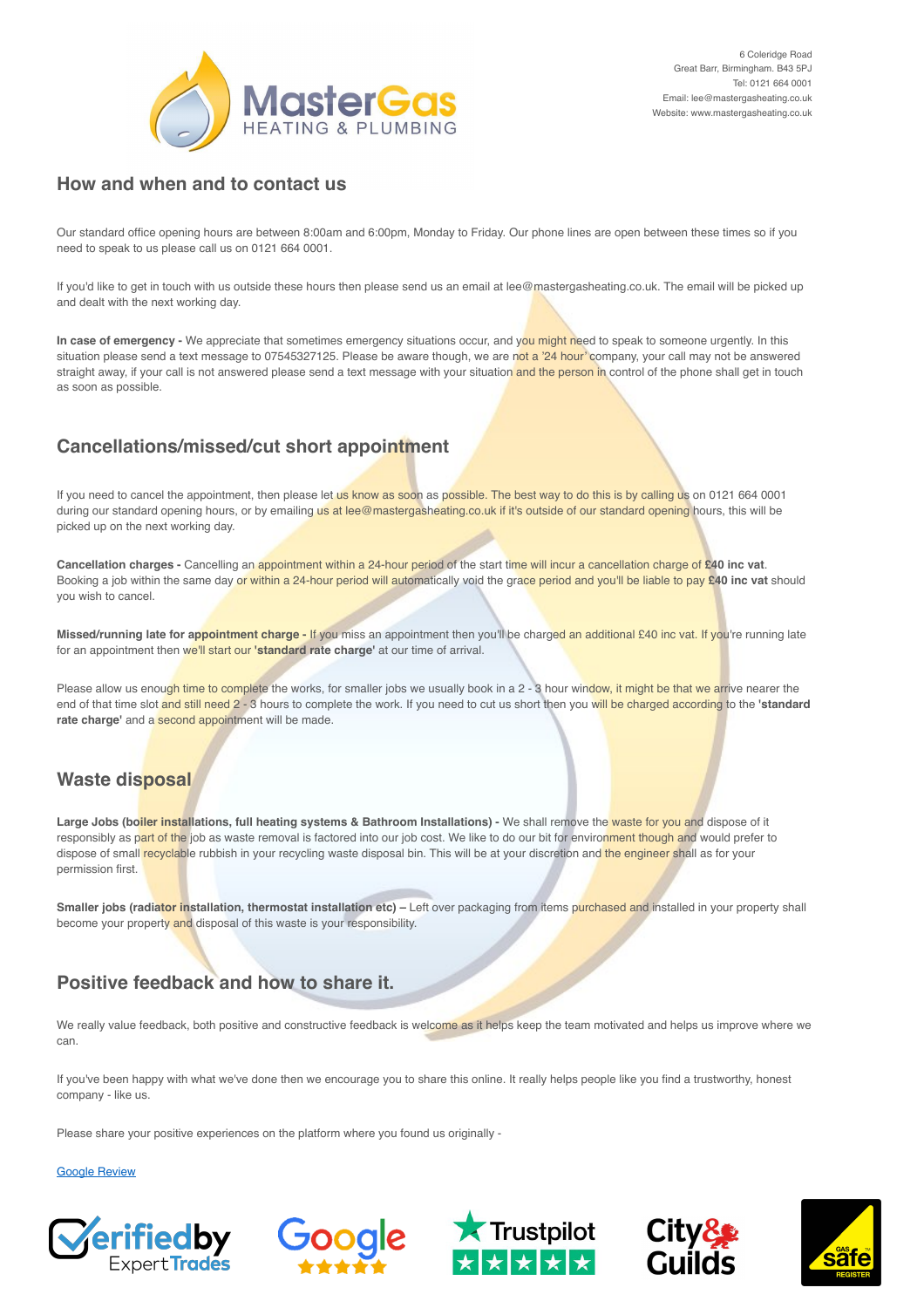

[Review Forest](https://reviewforest.org/mastergas) 

[Trustpilot Review](https://uk.trustpilot.com/evaluate/mastergasheating.co.uk) 

[Facebook Review](https://www.facebook.com/mastergasheating/reviews) 

[Expert Trades Review](https://verifiedtrades.co.uk/mastergas-heating--plumbing/leave-a-review) 

We appreciate you taking the time to share your positive experience and as a way of saying thank you, we'll reward you with a 10% off gift voucher for you to apply the next time you use us. 10% discount on labour only and up to a max value of £20

#### <span id="page-3-0"></span>**How to make a complaint or share a negative experience.**

We always do our best to provide excellent customer service, but we know that we don't live in a perfect world and sometimes things don't always go to plan.

If there is ever a time you're not satisfied, and you wish to make a complaint or share your negative experience then please follow these steps and we'll make sure we support you through making it right.

Raise your concerns with the engineer on site - please don't be afraid to discuss something you're unhappy with, we're a company that regularly shares constructive feedback with each other so rest assured - we can take it.

If you don't feel comfortable raising your concern with the engineer on-site, or you've tried step 1 and the problem wasn't resolved then please get in touch with our office by calling us on 0121 664 0001 or by emailing us at lee@mastergasheating.co.uk

We're confident that we'll have your problem resolved by this point but if you still feel let down then please email lee@mastergasheating.co.uk and use 'unhappy customer' as the subject field.

Raising a concern is treated very seriously, we always look at things that have had a negative impact on our customers and try to change what we do so that we can turn it into having a positive impact. So, trust us when we say - we want to hear about it, but please respect that we would prefer it to be private whilst we work on improving it.

If you still feel like you've been let down then we will have failed to be the company we set out to be, and at this point, we think it's fair that you can share your negative experience online. But only share your experience online if you have followed the steps above.

Failing to adhere to the steps above before sharing negative feedback on social media or any other online platform or making the compliant unjust or irrelevant will result in court action being taken against you for damages caused to a local business's reputation.

# <span id="page-3-1"></span>**Job specific terms and conditions**

**Boiler installations/general heating/general plumbing jobs etc.**

We cannot be held responsible for damages which occur whilst completing works which are outside of the scope of a plumbing, heating and gas engineer. Including, but not limited to, lifting and refitting carpets, laminates, floorboards, roof tiles and removal of brick work. Sometimes it's essential for us to carry out such works to enable us to deliver our service but we advise you to instruct a professional who is qualified in that area to complete the works should you wish for someone to be liable for such damages.

Due to the nature of our work, we may cause damage to brick work, plaster work, floor boards and skirting boards etc whilst completing tasks such as drilling, hole cutting, sawing and general construction work. Whilst we endeavour to keep minimise this risk and take steps to prevent such damage, we can not be held responsible for any such damage that should arise due to carrying our works.

We cannot be held responsible for any leaks or faults which occur due to the work we carry out to an existing plumbing, heating and boiler system. This includes, but is not limited to, leaks to existing pipework, valves, fittings, connections and seals. We cannot be held responsible for any